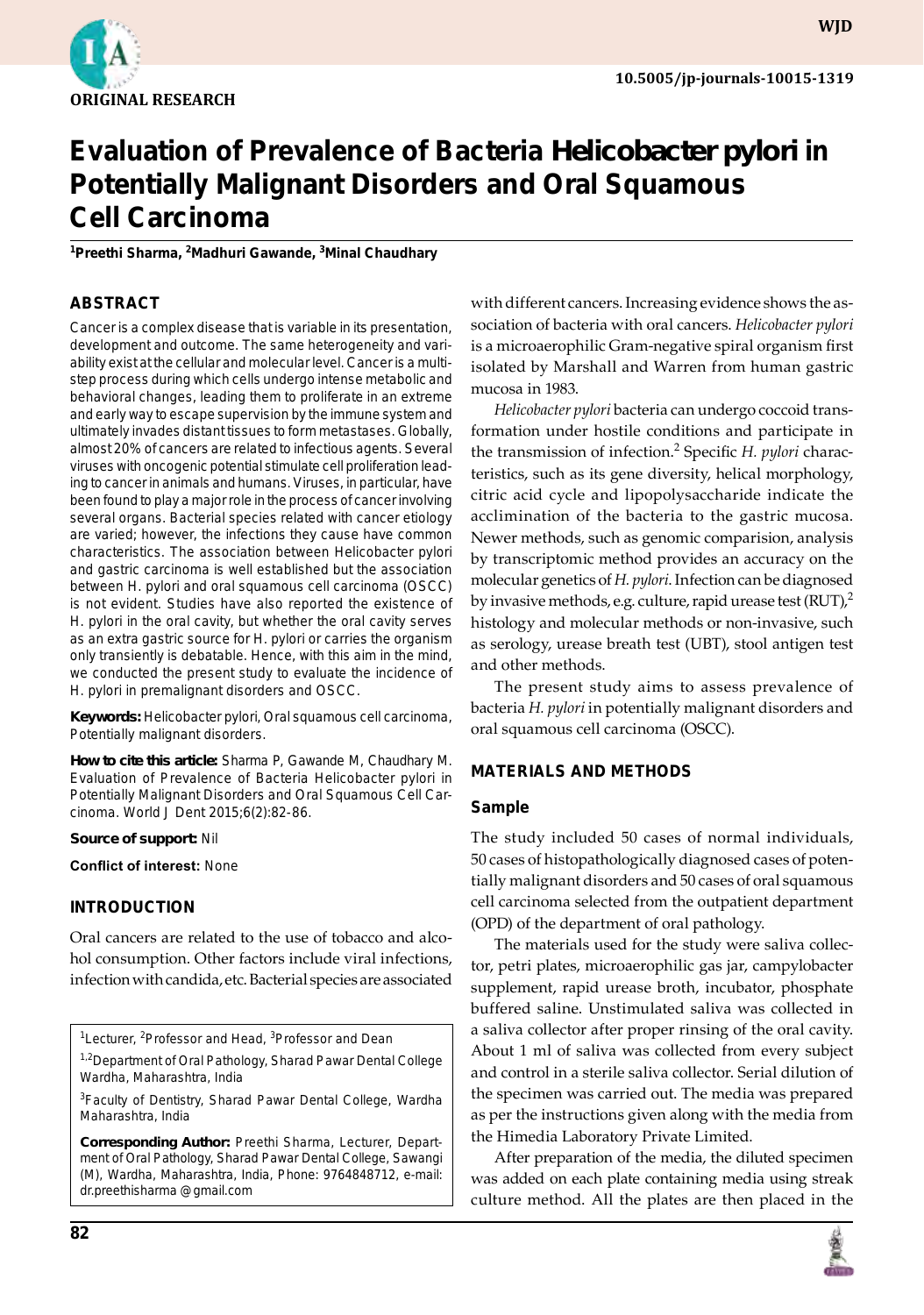microaerophilic gas jar. The gas jar is then placed inside the incubator at 37°C for 5 to 7 days. After 7 days, the colonies cultured on petri plates was subjected to rapid urease test (Fig. 1) for confirmation of bacteria. A number of colonies of bacteria grown on each plate were counted.

#### **RESULTS**

The microbial assessment of saliva in the respective groups was carried out by culturing of microorganism in the selective medium. The quantitative microbial assessment was done. The results were presented with detailed analysis of *H. pylori* counts in individual groups as descriptive statistics and their significant differences in the groups. We evaluated the presence of *H. pylori* in all the groups. The statistical tests used for the analysis of the result was the Chi-square test, Kruskal-Wallis test (Tables 1 and 2) (Graphs 1 and 2).

Table 1 depicts the correlation of number of colonies counted in leukoplakia and oral submucous fibrosis (OSMF). It was found that there was increased incidence of *H. pylori* count in OSMF when compared to leukoplakia.

Table 2 depicts the number of colonies counted in 50 cases of normal, premalignant conditions and oscc. It was found that there was an increase in the number of



**Fig. 1:** Confirmatory biochemical rapid urease test

**Table 1:** Correlation of number of colonies in patients with leukoplakia and OSMF

| Diagnosis         | Number of<br>patients | 0  | 1 to<br>2 | 3 to<br>5 | >5 | p-value<br>(with<br>normal) |
|-------------------|-----------------------|----|-----------|-----------|----|-----------------------------|
| Leukoplakia       | 29 (58%)              | 20 | 8         | 1         | 0  | 7.52.<br>$p = 0.023$ , S    |
| <b>OSMF</b>       | 21 (42%)              | 8  | 13        | 0         | 0  | 23.60,<br>$p < 0.0001$ , S  |
| Total             | 50 (100%) 28 21       |    |           | 1         | 0  | 16.94,<br>$p = 0.0002$ , S  |
| $\gamma^2$ -value | 6.21                  |    |           |           |    |                             |
| p-value           | $0.044$ , S, p < 0.05 |    |           |           |    |                             |
| S: Significant    |                       |    |           |           |    |                             |

*H. pylori* count in OSCC when compared to premalignant conditions and normal subjects.

#### **Discussion**

In the present study, campylobacter supplement media (Skirrow's) was used to detect *H. pylori*. When the

| <b>Table 2:</b> Correlation of number of colonies in normal. |
|--------------------------------------------------------------|
| premalignant and OSCC patients                               |

| Colonies        | Normal                                              | Premalignant | Carcinoma        |
|-----------------|-----------------------------------------------------|--------------|------------------|
| counted         | patients                                            | lesions      | patients         |
| 0               | 46                                                  | 28           | 18               |
| 1 to $2$        | 4                                                   | 21           | 17               |
| 3 to 5          | 0                                                   | 1            | 14               |
| >5              | 0                                                   | 0            | 1                |
| Total           | 50                                                  | 50           | 50               |
| $\chi^2$ -value |                                                     | 5.12         | 61.44            |
| p-value         |                                                     | 0.023, S     | $p < 0.0001$ , S |
|                 | Premalignant<br>lesions vs<br>carcinoma<br>patients |              | 50.82            |
|                 |                                                     |              | $p < 0.0001$ , S |





**Graph 1:** Correlation of number of colonies in patients with leukoplakia and OSMF



**Graph 2:** Correlation of number of colonies in normal, premalignant and oscc patients

*World Journal of Dentistry, April-June 2015;6(2):82-86* **83**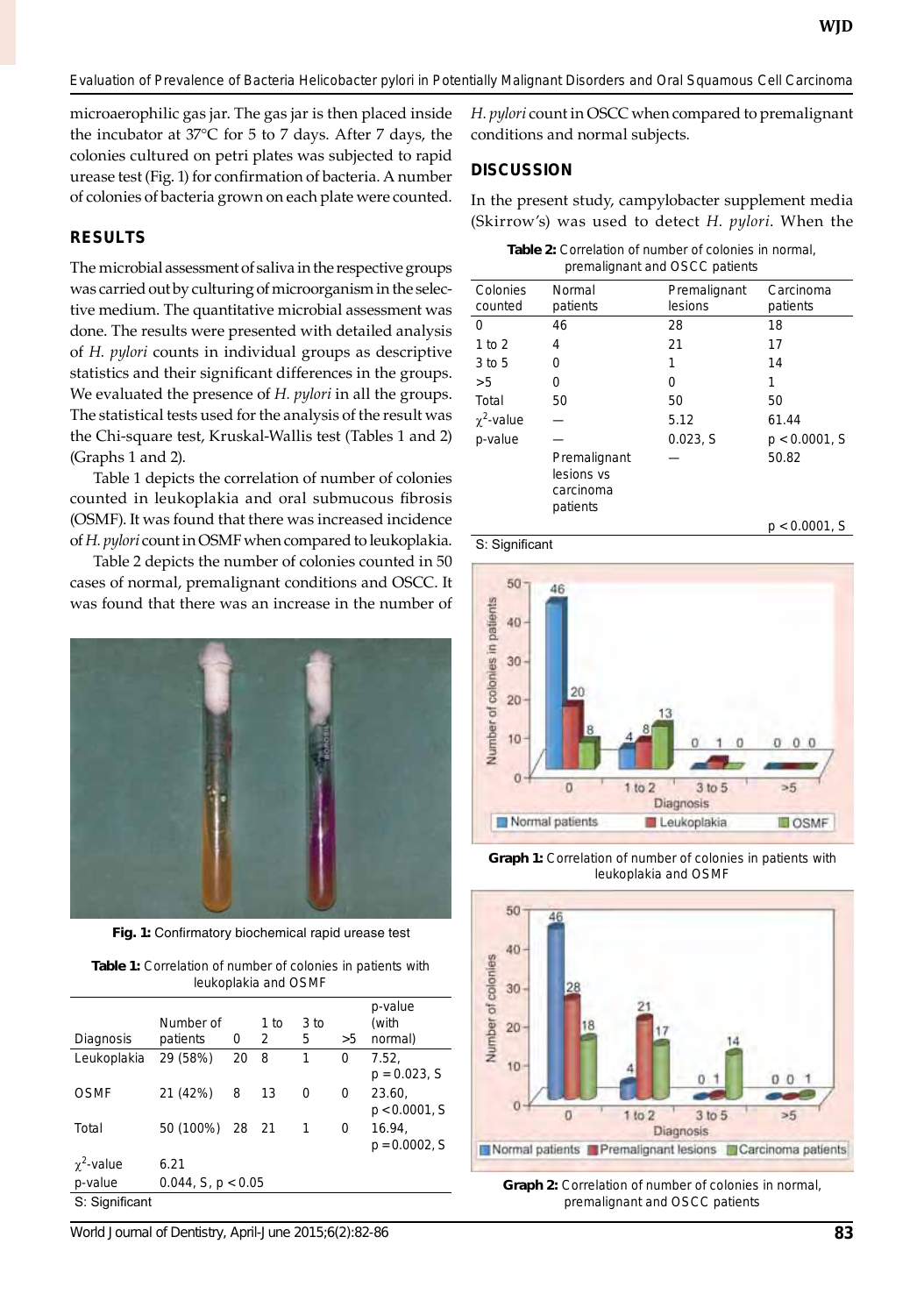prevalence of *H. pylori* count was compared between leukoplakia and OSMF, it was found that there was increased incidence of *H. pylori* count in OSMF compared to leukoplakia (Figs 2 and 3). The possible risk factors for increased prevalence of the count could be the habit of tobacco and tobacco with lime. The increase in number of colonies in OSMF probably could be attributed to other elements added to tobacco and lime in cases of patients addicted to commercially available tobacco pouches. The oral cavity harbors diversified microflora with more than 750 distinct bacterial taxa that colonise the host tissues. The presence of *H. pylori* in the oral cavity is transient. Bacterial biota becomes pathogenic when their balance is disturbed in the oral cavity. The growth of bacteria is influenced by a variety of factors, such as temperature, pH, availability of nutrients and water, anatomy of oral structures, salivary flow and antimicrobial substances.<sup>3-5</sup> The role of lime could be a source of this disturbance. Lime (calcium oxide in aqueous forms calcium hydroxide) alters the pH in the oral cavity probably over riding with



**Fig. 2:** Small, circular, convex, translucent colony of *H. pylori*  on Skirrow's media in leukoplakia

the salivary buffering system and produces an alkaline environment which favors the growth of the bacteria. The presence of  $Ca(OH)_2$  in slaked lime also leads to the generation of reactive oxygen species which causes oxidative damage in the buccal mucosa cells of tobacco chewers. The oral cavity is a moist environment which is kept at a relatively constant temperature of 36 to 37°C and pH close to neutrality in most areas, and thus supports the growth of bacteria like *H. pylori*. 4 Oral cancer associated with *H. pylori* infection evolves as a consequence of histological changes in the buccal mucosa due to chronic inflammation, which culminates initially into dysplasia and, at later stages, into cancer.

When the prevalence of *H. pylori* count was compared between normal, premalignant and oscc patients, it was found that there was increased significance of *H. pylori* count in oscc when compared to premalignant and normal patients (Fig. 4). This is in accordance with a study by Dayama et al (2011). $\rm ^6$  The results of the study suggested a possible association of *H. pylori* with an increased risk of oral cancer. Tobacco could be the associated risk factor. The oral bacteria demonstrates specific tropism toward different biological surfaces in the oral cavity. This tropism suggests that different bacterial species have different receptors and adhesion molecules that dictates the colonisation of the different oral surfaces. Once the lesion is formed which may be spontaneous or due to underlying changes in the host tissues as a result of external factors, such as tobacco chewing and oral health, specific oral bacteria can colonise and induce inflammation.

The bacteria can lead to chronic infections or produce toxic metabolites that disturb the cell cycle leading to altered cell growth. Chronic infections induce cell transformation and DNA replication through the signaling pathways, such as mitogen-activated protein kinase (MAPK) pathway and cyclin D1, and increases



**Fig. 3:** Small, circular, convex, translucent colony of *H. pylori*  on Skirrow's media in OSMF



**Fig. 4:** Small, circular, convex, translucent colony of *H. pylori*  on Skirrow's media in oscc

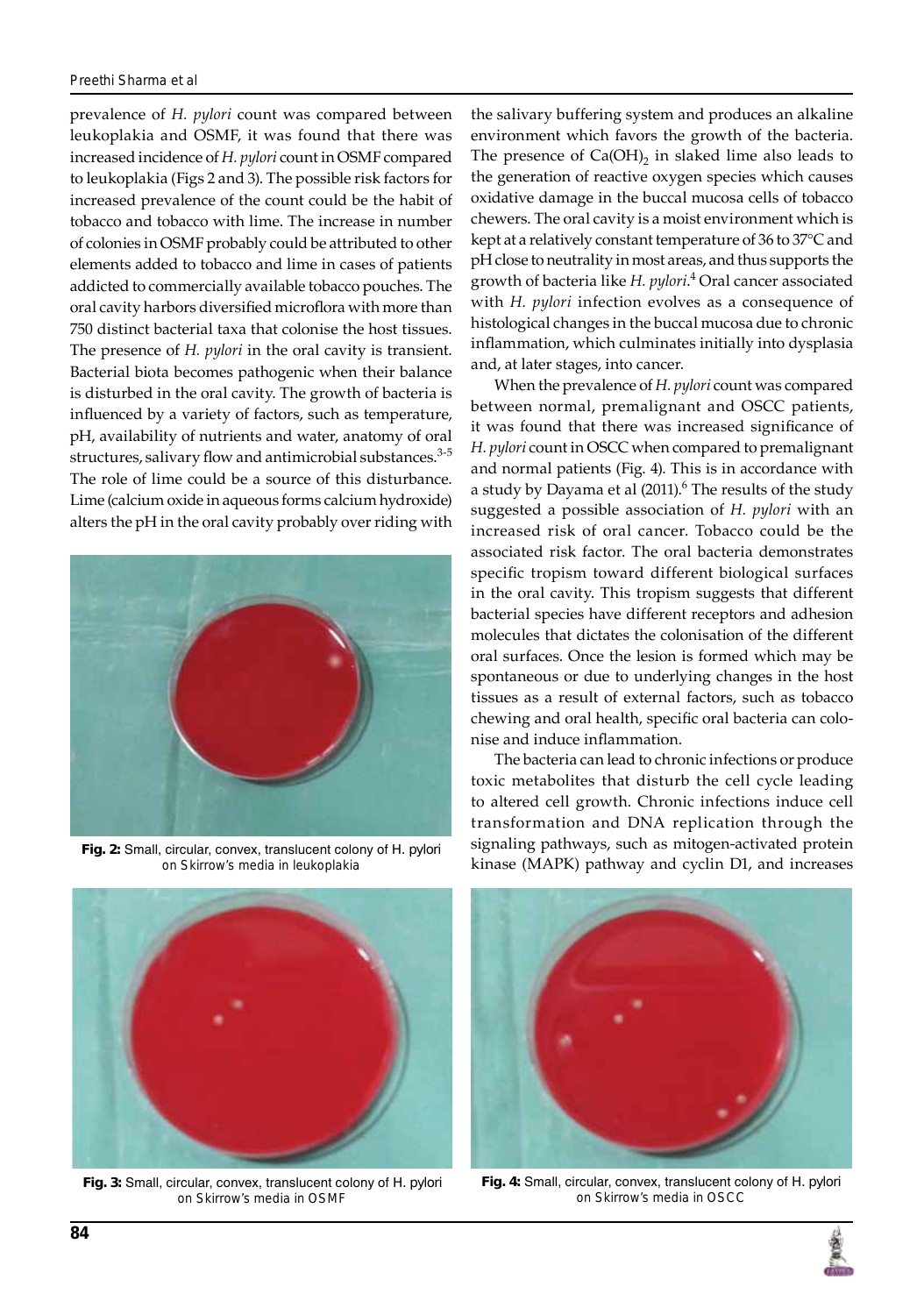the rate of cell proliferation and tumor development induced by genetic mutations.**<sup>7</sup>**Several infections cause intracellular accumulation of the pathogen by modulating the expression of Bcl-2 family proteins leading to suppression of apoptosis or by inactivation of retinoblastoma protein, pRb. This strategy provides an environment in which the intracellular pathogen can survive in spite of the defense by the host immune system to destroy the infected cells by apoptosis. Thus, it allows the partially transformed cells to evade the immune surveillance becoming tumorigenic. The pathogenicity and virulence of *H. pylori* is also determined by a set of genes (denoted as pathogenicity island or PIA), among which the presence of the cytotoxin associated gene cagA codes for protein that confers the pathogenic character to *H. pylori* strains. CagA+ *H. pylori* strains have strong association with cancer.8 The CagA protein of *H. pylori* has been shown to translocate into the cytoplasm of epithelial cells, where it mediates a number of cellular events including rearrangement of the cytoskeleton, induction of inflammatory mediators through the specific induction of proliferative and oncogenic proteins (via induction of oncogenic transcription factors like nuclear factor kB), activating protein-1, phosphatidylinositol-3-kinase, signal transducer and activator of transcription (STAT)-3 that promote tumorigenic transformation. The prevalence of *H. pylori* infection in precancer and cancer lesions, along with its correlation with habits of tobacco and alcohol use can be considered as a potential risk factors. Thus, *H. pylori* directly and the immune/inflammatory response to *H. pylori* indirectly can influence the rate of epithelial cell proliferation, suggesting this bacterium may be an initiating step in oral carcinogenesis and an important co-carcinogenic factor. To summarise, *H. pylori* infection and chronic inflammation leads to the activation of multiple oncogenic pathways and malignant transformation. The role of inflammation, activation of protooncogenes, epigenetic mechanisms, local microenvironment and host genetic susceptibility together determine and promote the progression of cancer.<sup>9,10</sup>

Toxic metabolite products are produced in the *H. pylori* infected mucosa and this is another possible mechanism by which *H. pylori* induces oral carcinogenesis.11 Among the factors that influence epithelial changes in *H. pylori* infected patients are ROS and RNS. Excessive toxic metabolite production has been reported in human buccal mucosa infected with *H. pylori*, and correlates well with histological mucosal damage and with bacterial load. *Helicobacter pylori* itself has been reported to produce a large amount of superoxide anion  $(O_2^{\bullet-})$  in order to inhibit the bactericidal effects of nitric oxide (NO) synthesized by inflammatory cells. On the other hand,

 $O_2^{\bullet-}$  might be passively produced by electrons leaking from the respiratory mitochondrial pathway of *H. pylori*, since O<sup>\*</sup><sub>2</sub> production by *H. pylori* can be suppressed by cyanide (CN<sup>-</sup>). The cytotoxicity of  $O_2^{\bullet-}$  is moderate, but the cytotoxicity of hydroxyl radicals (• OH) produced via Fenton's reaction with metals and hydrogen peroxide (H2O2) is much higher, and, therefore, *H. pylori* produced  $O_2^{\bullet-}$  might indirectly induce epithelial cell injury leading to carcinogenesis.<sup>11</sup>

# **Summary**

Leukoplakia is 'a white patch or plaque that cannot be characterized clinically or pathologically as any other disease'. Oral submucous fibrosis is a chronic insidious disabling condition of the oral mucosa affecting any part of the mouth and rarely the pharynx, larynx and oesophagus. The malignant transformation rate of Leukoplakia is 0.13 to 17.5% and OSMF is 7.6%. Head and neck squamous cell carcinoma are aggressive epithelial malignancies and are among the most commonest neoplasm in the world today. The tumor progression in epithelia has been classified as normal, hyperplastic (non- dysplastic), carcinoma *in situ* and invasive carcinoma.

There are very few scientific studies in the literature on the presence of bacteria *H. pylori* in the oral cavity in cohorts of patients with premalignant conditions and oral squamous cell carcinoma. Hence, we embark on this study to obtain baseline data on *H. pylori* carriage in oral cavity in premalignant conditions and OSCC. For this conventional diagnostic microbial procedures were used and the final identification of the bacteria was done by rapid urease test. The study comprised of 50 diagnosed cases of premalignant conditions, 50 diagnosed cases of OSCC and 50 cases of normal healthy individuals as control group.

The result of the present study can be summarized as follows:

- There was increase in *H. pylori* count in premalignant conditions as compared to normal subjects.
- The *H. pylori* count was increased in OSCC patients as compared to normal healthy individuals and patients with premalignant conditions.

# **Conclusion**

The results of the present study confirm the phenomenon of high prevalence of oral colonization by *H. pylori* in premalignant conditions and OSCC patients.

Oral microbiological prevalence studies with frequently monitored, bigger population groups are required to clarify and confirm the present findings and its role in the etiology of OSCC.